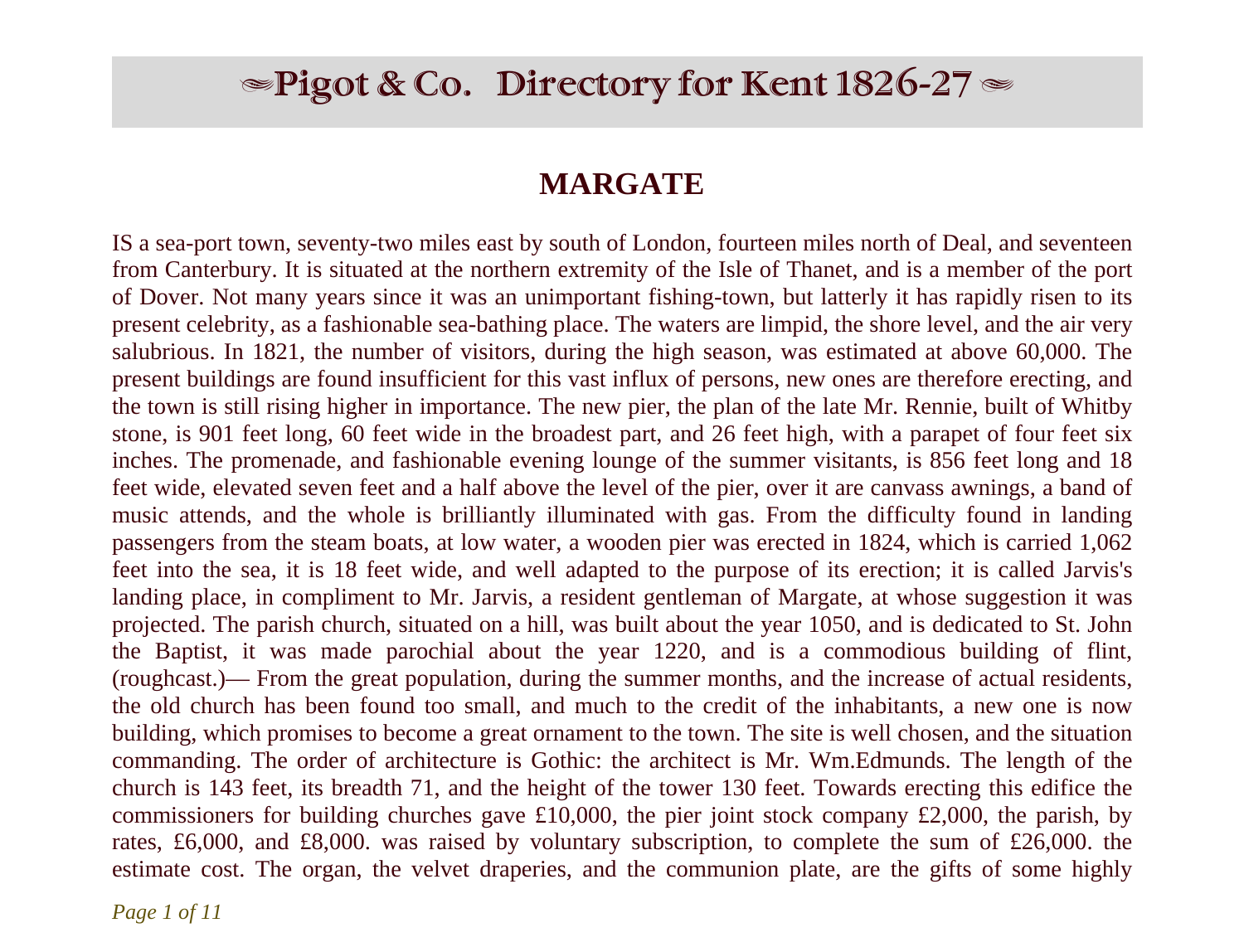respectable individuals. Here are also two chapels for dissenters, one for baptists, and Roman catholics, and a friend's meeting-house. Margate can boast of several charitable establishments; the national school gratuitously educates 230 boys and 170 girls. The royal sea-bathing infirmary, at Westbrook, established under the patronage of his present Majesty, is well deserving of commendation ; a new wing has lately been added, for the better accommodation of female patients, and it now stands a monument of the liberality of Thanet Isle. The new market was planned in 1820, over which is the town-hall, of the Tuscan order, supported by cast iron pillars; the market is entered by porticos, and closed by iron gates: the whole is executed with a design to neatness and utility. The assembly-rooms, theatre and museum, are all worthy of being visited by the stranger; the several reading rooms are well conducted and supplied; the libraries and baths possess every convenience and comfort that can attach to such establishments. A considerable quantity of corn is exported from hence to London every week by hoys. Steam packets also go daily to London during the season. Well supplied markets are held on Wednesday and Saturday ; and the population is now near 10,000.

*POST OFFICE*, High-st.—Daniel Valder, *Post Master*. The London, Canterbury and Sandwich mail arrives at seven in the morning, and is dispatched at half-past six in the evening. Ramsgate by-mail arrives at nine in the morning, and dispatched at half-past four in the afternoon.

#### **GENTRY AND CLERGY.**

Baker Mrs. Hawley square Barrow Rev. F. Union crescent Bayley Rev. Fredk. Cecil square Belsey Thos. esq. High st Boys Edward, esq. Hengrove Boys John, esq. High st Brasier Miss, Hawley square Brooks Robert, esq. Hawley st Browne Mrs. Turner, Union cresct

Brydges Mrs. St. Nicholas Burrell Mrs. Union crescent Burton Richd. Sacket's hill Calder Rev. Fred. Union crescent Chalie Mrs. Upper Marine Terrace Chapman Miss, Dane st Cobb Wm. esq. Hawley square Croft Mrs. Cecil st Crookshanks J. esq. Hawley sq De Costa Morrice, esq. Lausanne House

*Page 2 of 11*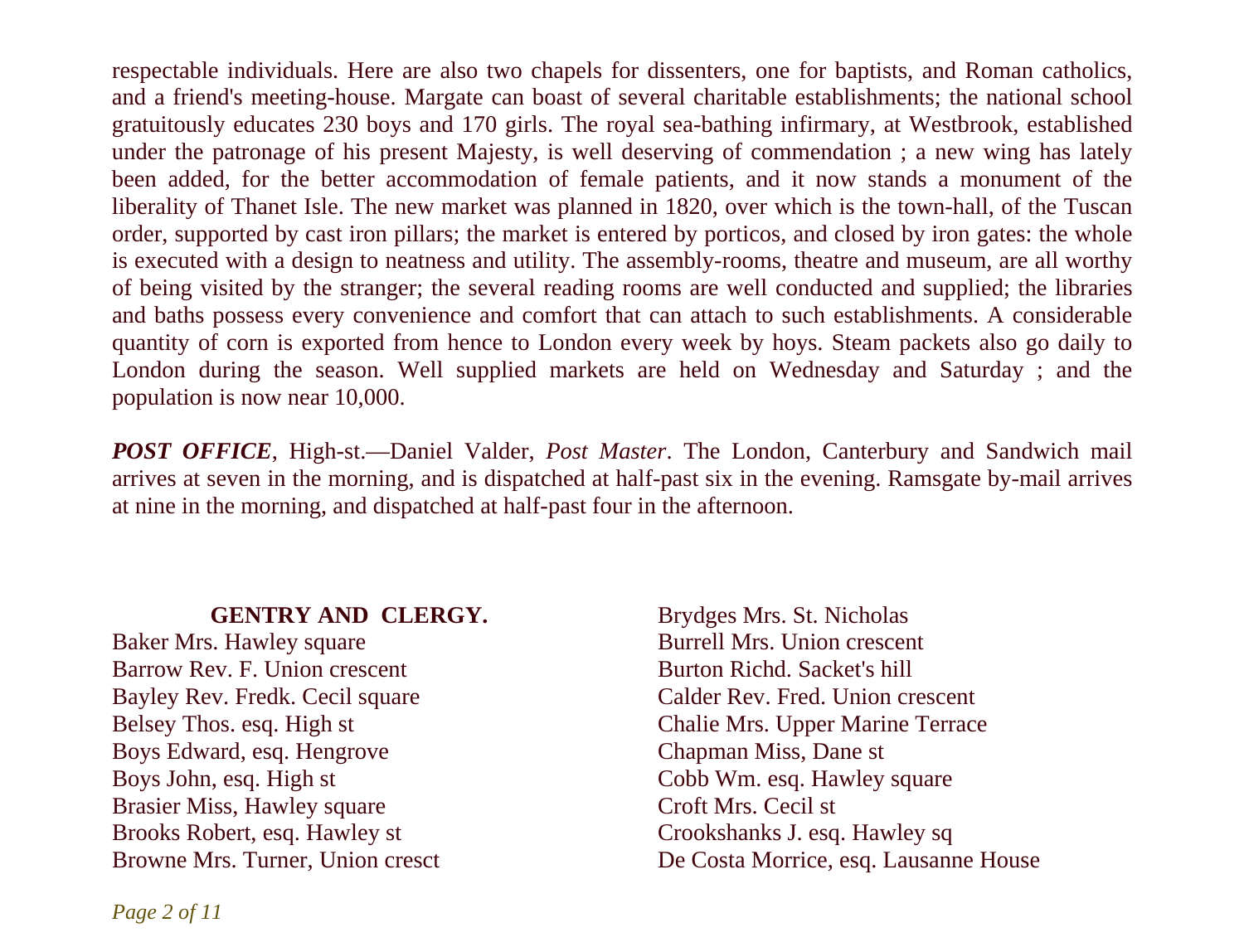Dodgson Mrs. High st Easter Captain, Belle vue house Edwards Captain, Prospect place French Mrs. Hawley st Friend John, esq. Birchington Friend John, esq. Brook's end Garrett Major, Updown Gaskell Geo. esq. St. James's sq Gaskell John, esq. St. James's sq Gaskell Wm. esq. Hawlev square Gillow John & Brydges, esquires, St. Nicholas Gillow Mrs. & Misses. St. Nicholas Gore John, esq. Up Marine terrace Hammond Mrs. Marine terrace Hays Daniel, esq. Chapel hill Headows —, esq. Royal hotel Heighington —,esq. Up Marine ter Hinton Rev. —, St. Nicholas Howell John, esq. Dane hill Hunter Roden, esq. Jarvis Daniel, esq. Up Marine ter Kemble Mrs. Hawley square Lahoome —, esq. High st Malon —, esq. Fort crescent Marsh John, esq. Garlinge Morwick Wm. esq. Prospect place Munns P. S. esq. Peircy lodge Osborn Latham, esq. High st Paine John, esq. Birchington Peirce John, esq. Hawley square

Plummer Jno. esq. M.P Fort lodge Powell John P. esq. Quex house Rammel Gibbon, esq. Street farm Rex Mrs. Buenos Ayres Row Miss, Flint manor Sackett John, esq. Hawley square Salisbury Mrs. Hawley square Selby Ralph, esq. Dane st Silver Samuel, esq. Cecil square Skip John, esq. Hawley square Slater John, esq. Cecil square Smith Thos. esq. High st Staines Sir Thos. Dent de Lion Taddy Edward, esq. Dane Taddy James, esq. Hartsdown Taddy James, jun. esq. Dane Taylor John, esq. Hawley square Tomlin Robt. esq. Northdown Toone Wm. esq. Union crescent Trowerd Miss, High st Walker Mrs. Hawley square Whale Major, Northdown Wood Lieut. Wm. Rt. Prospect pl Wood Mrs. Cecil st Young Rev. Thos. Union crescent

*Page 3 of 11*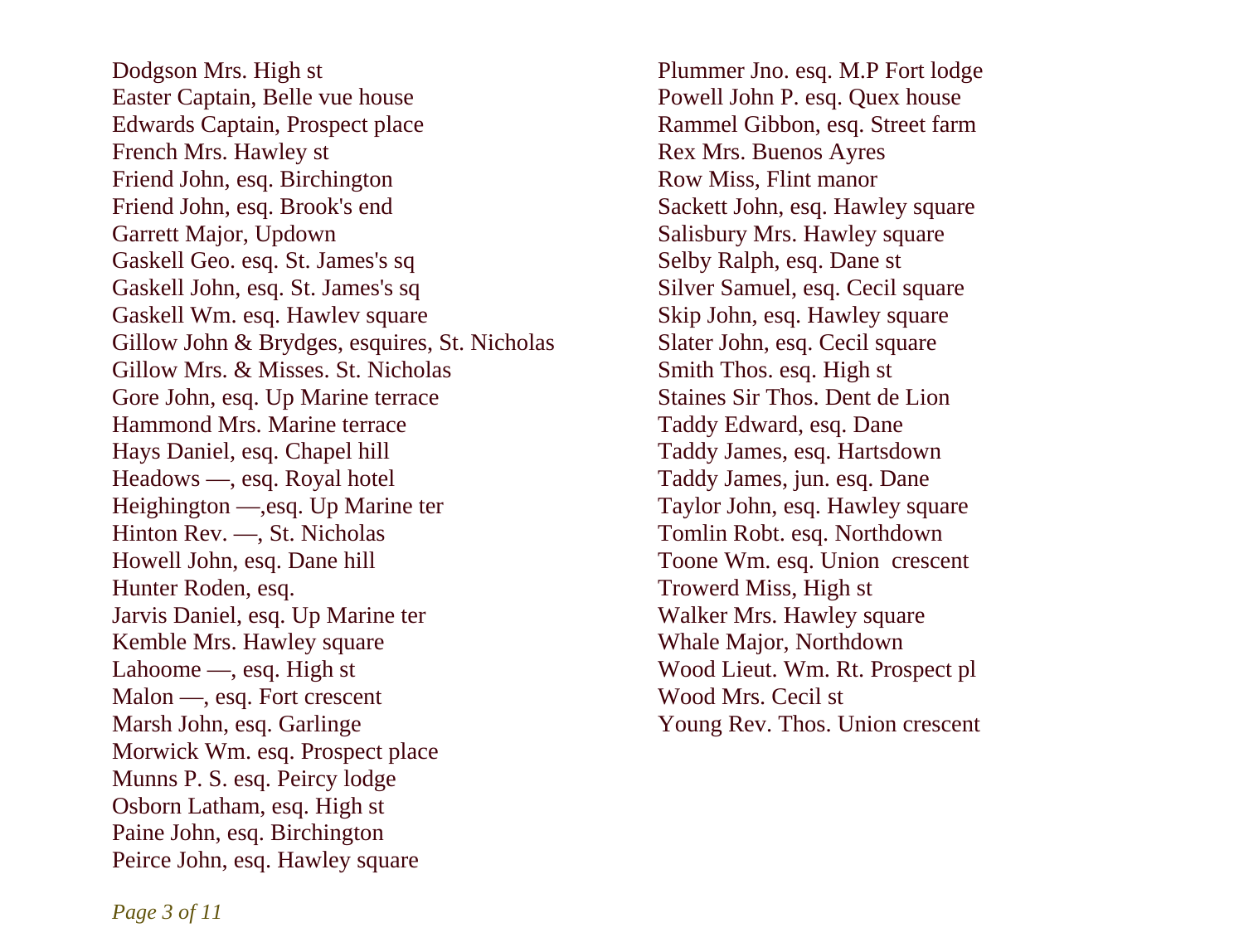## **ACADEMIES.**

(BOARDING AND DAY.)

Austen Misses, 6 Union crescent Baker Miss, 43 Cecil st Brasier John, Brook house Lewis Chas. S. Churchfield house Mickleburgh Jas. Thanet house Mickleburgh Jno. Dane hill house Oldfield Mrs. 12 Cecil square Peacock Mrs. 11 Union crescent Percival Mrs. (preparatory) 17 Union crescent Reynolds Miss, Cecil st Russell Charlotte, Hawley square Stanley Wm. Dane house Want Mrs. & Miss, Union crescent

#### **ATTORNEYS**

Boys John, (& registrar to the commissioners of Salvage) 2 St. James's st Cobb Ths. (& notary) 17 Union st Dering Edward, (and registrar to the commissioners of Salvage) Cecil square Wright James Edwd. Hawley sq

#### **AUCTIONEERS**

Jenkins Richd. 52 Cecil st Marsh Wm. 47 High st Shew George, Cecil st, & 14 Gate st, Lincoln's- Inn fields, London

#### **BAKERS.**

Adams Henry, 1 Bankside Barton Thos. 1 Crescent place Bristow Wm. Cranbourne alley Cayley Thos. 4 Hawley square Chancellor John, King st Chancellor Stephen Sackett,70 High st Crofts Robert, 4 Broad st Freebody John, 18 High st Hare Frederick, Zion place Kidman Charles, 5 Queen st Pegden Henry, Dane hill Saunders Thos. Church square Simmons Aratus, Hawley square Staner George, 118 High st Strand John, 17 High st Taylor John, Dane hill Thyme Samuel, Churchfield place White Thos. New Cross st

#### **BANKERS.**

Cobb & Son, (general ship agents and agents to Lloyd's) King st

#### **BASKET MAKERS.**

Austen Richard, 6 Market st Packer Wm. Bedford row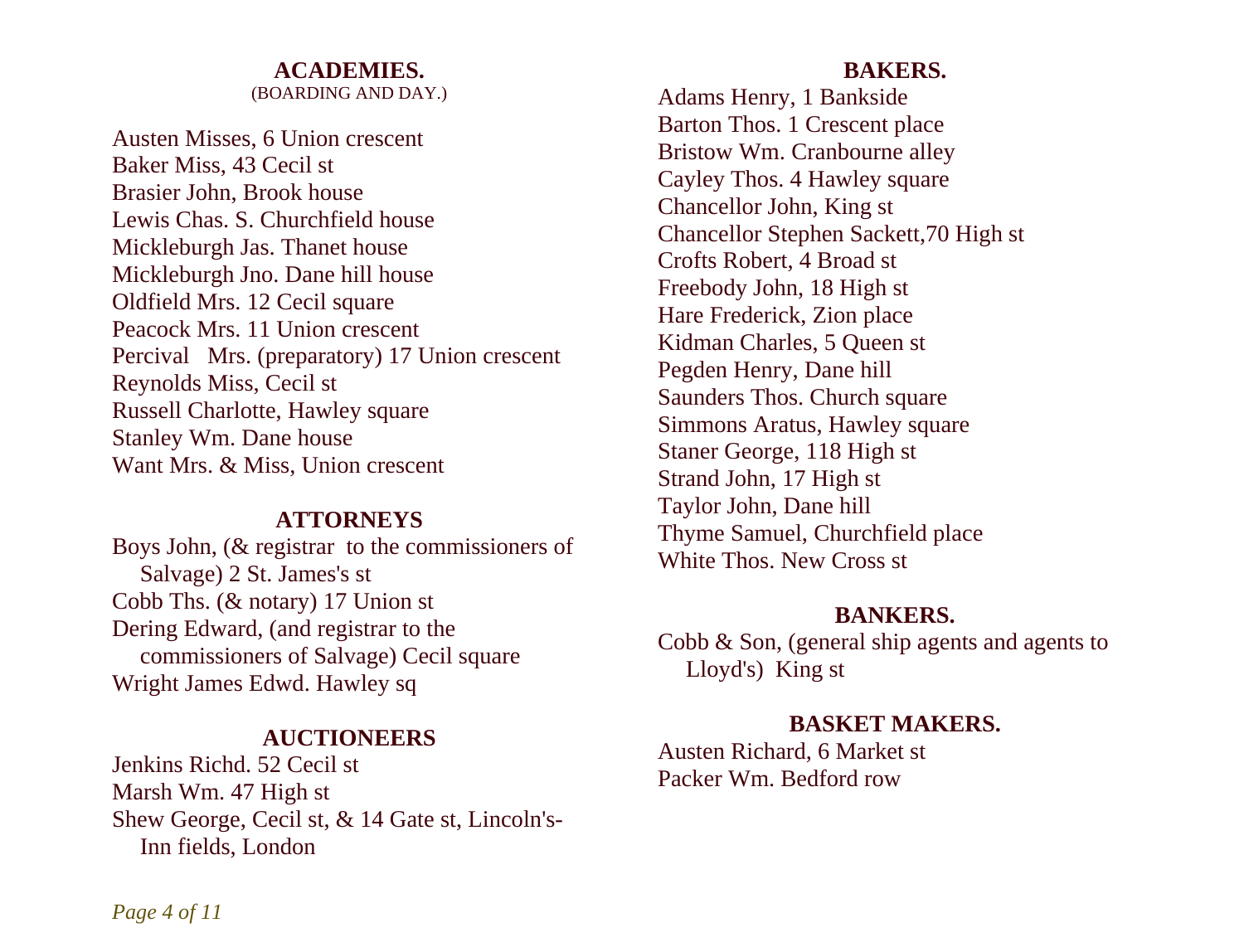## **BATHS (WARM, COLD AND SHOWER)**

Beale J. 151 High st Hubbard Mrs. (& shampooing medicated vapour) 152 High st Hughes Samuel, 59 High st [should this be 159?] Phillpott George, (& en Douche) 150 High st

#### **BOARDING HOUSES.**

Burrows & Millhouse, Cecil st Farmer Mrs. 5 Union crescent Haim Mrs. Cecil square Lewis Mrs. Fort house Phillips Mrs. 6 Union crescent Stewart Mrs. Hawley square Surflen Mrs. 13 Cecil square Willmott Mrs. 7 Marine terrace

#### **BOOKSELLERS, STATIONERS AND LIBRARIES**

Bettison Samuel, Hawley square Bettison Wm. G. High st Denne Jas. (& printer) 4 Queen st New H. M. 147 High st Siddall Paul, New road Witherden George, (& printer) Marine parade

## **BOOT AND SHOE MAKERS**

Carthew Thos. 139 High st

Castle Wm. 1 High st Chapman John, 115 High st Cock Susannah, 2 King st Grant Robert, Crescent place Harrison Ann, 11 Queen st Harrison Moses, 145 High st Knott James, 30 High st Munns Stephen, Broad st Rogers James, 126 High st Rowe Abraham, 3 Market place Rowe Wm. Broad st Simmon John, opposite Zion place

#### **BRAZIERS**

Crow Garton, Market place Foat & Brook, Market place Paine Wm. Bridge st

#### **BREWERS.**

Cobb Francis & Son, King st Hunter Wm. High st Stride John Henry, Dane Brewery

#### **BRICKLAYERS.**

Bayley Richard, Prince's crescent Bushell Stephen, Rope walk Paramor James, Fort Winch Charles, Parade Winch Wm. Princes st

*Page 5 of 11*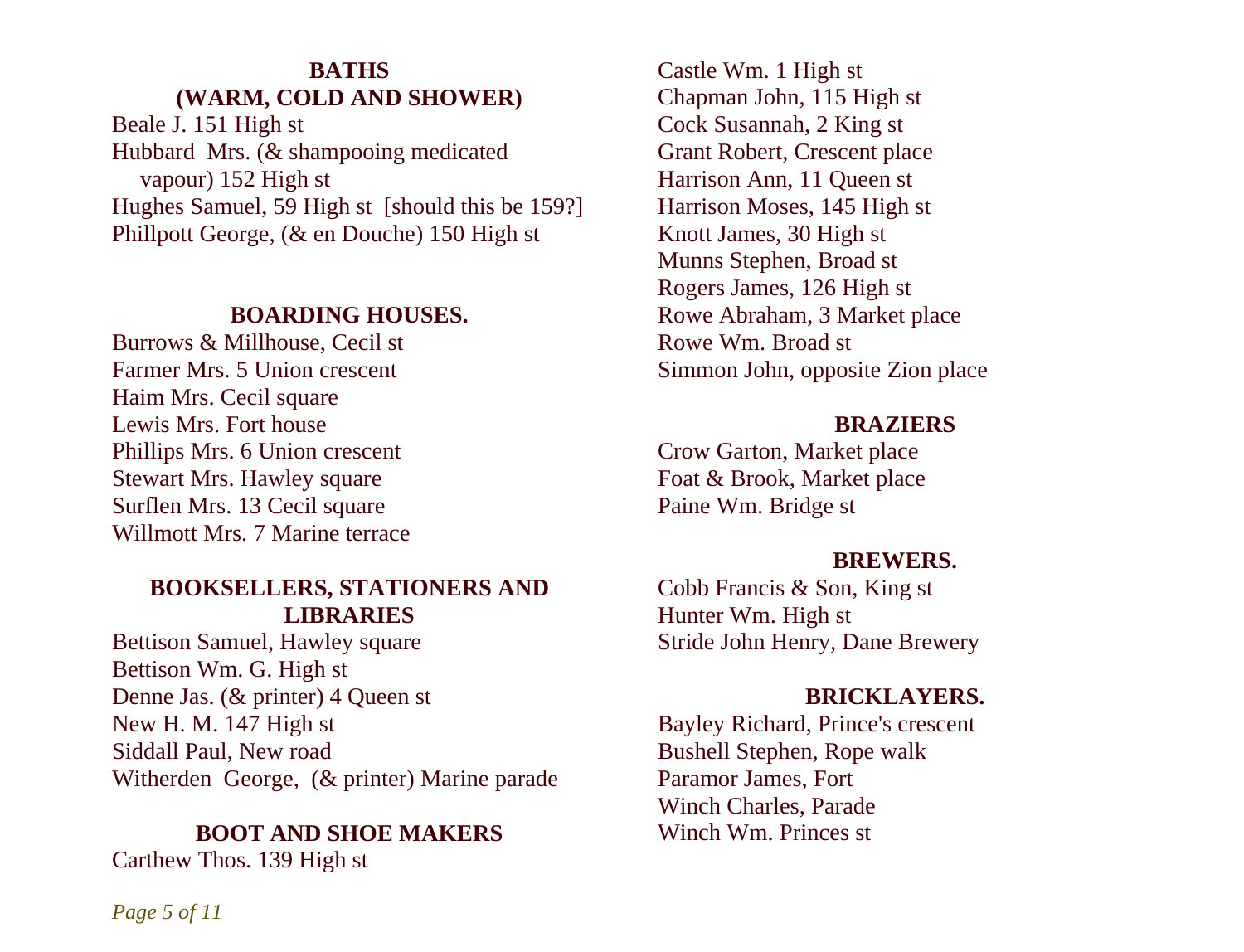#### **BROKERS.**

Carroway Jesse, nr Union crescent Sinnock Henry, Cranbourne alley Wetherilt John, Charlotte place

#### **BUILDERS**

Arnold Thos. Church square Bayley Richard, Cliff terrace Bundock Martin, Mill lane Bundock Wm. Dane hill Drayson John, Dane hill Foat Robert, New Inn yard Fox Thomas, King st Fuller Wm. Princes st Jenkins Richard, Cecil st Knowler John, High st Mercer Samuel, 66 High st Merrall Richd. Addington square Munns Thomas, Garlinge Orpin Edward, High st Page Vincent, Dane place Pointon Samuel, Addington square White Edwd. (& surveyor) New Inn yard

#### **BUTCHERS.**

Cornwell Thos. (pork) Broad st Foat Richard, 56 High st Foat Stephen, High st Lamperd John, New Cross st Macnally Henry, 14 Market place

Maxted Thos. Lombard st Peete James, High st Peete Thomas, Hawley st Penn George, Broad st Penn George, jun. Market st Read Thomas, Charlotte place Tring Mrs. Market place

#### **CABINET MAKERS.**

Carroway Jesse, nr Union crescent Hammond Hen. 5 Cranbourn alley

#### **COAL MERCHANTS.**

Boncey, Cutten & Co. King st Foster Charles Francis, Hawley st Newby Thomas, Market place Winter George, Hawley square

## **CONFECTIONERS**

Brasier Robert, 7 High st Dixon James, 22 High st Watson John, 7 Bridge st

#### **CORN FACTORS**

Osborn Latham, King st Swinford John, Lombard st

## **DRUGGISTS, &c.**

Cramp Thomas, 136 High st Pickering James, 13 High st

*Page 6 of 11*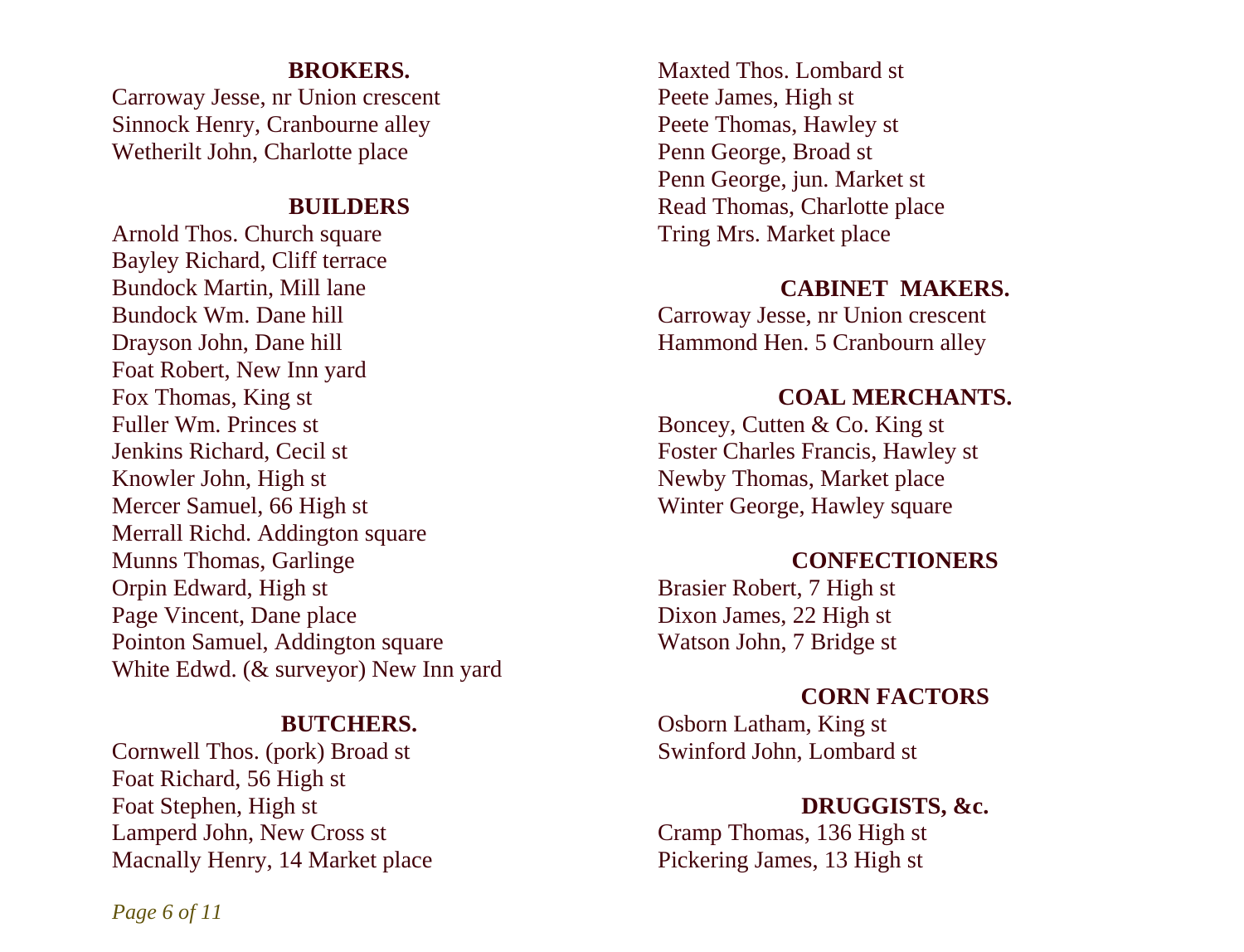Quested Charles, Lombard st Young Thos. 9 Queen st

#### **FIRE. &c. OFFICE AGENTS**

ATLAS, G. Witherden, Marine pard BEACON, Wm. Marsh, 47 High st COUNTY, Ann Gore, Cecil square EAGLE, John Chancellor, King st GUARDIAN, Fredk. Ingmire, 144 High st KENT, Thos. Lansell, Market pl NORWICH UNION, Thomas Knott, Churchfields PELICAN & PHOENIX, Ed. Jenkins, Cecil st ROYAL EXCHANGE, Daniel Valder, Post **Office** SUN Francis Cobb, Bank

#### **FRUITERERS.**

Ingmire Wm. Queen st Mussard John N. Lone lane Smith George, (& fruit merchant) 4 Cecil st

## **GLASS, CHINA & EARTHENWARE DEALERS.**

Potter John, Market place Robinson Wm. (& hardwareman) 148 High st

## **GROCERS.**

Cork Samuel, Wellington place

Dadd Jones, 35 King st Draper Benj. New Cross st Dunkin Chas. 4 Market st Fagg John, 1 Broad st Gore Ann, Cecil square Grant Richard, 16 Sion place Hays John, 6 Marine parade Ladd Wm. 11 Market place Lansell —, 16 Market place Leman John, 1 King st Maxted Robert, Hawley st Mercer Saml. jun. 64 High st Mummery Richard, Queen st Mummery Sarah, Marine parade Parkinson Robert, 16 Charlotte pl Read James, Hawley st Salter Robert, Market place Wells Robert, 134 High st

#### **HABERDASHERS**

Sayer Mary, 20 High st Smith John, 155 High st

### **HAIR DRESSERS.**

Akhurst James, King st Bing John, Market place Brown Samuel, 10 Queen street, and 47 King st Ingmire Wm. jun. 140 High st Moore Wm. 10 Bank side Rowe Richard, Broad st

*Page 7 of 11*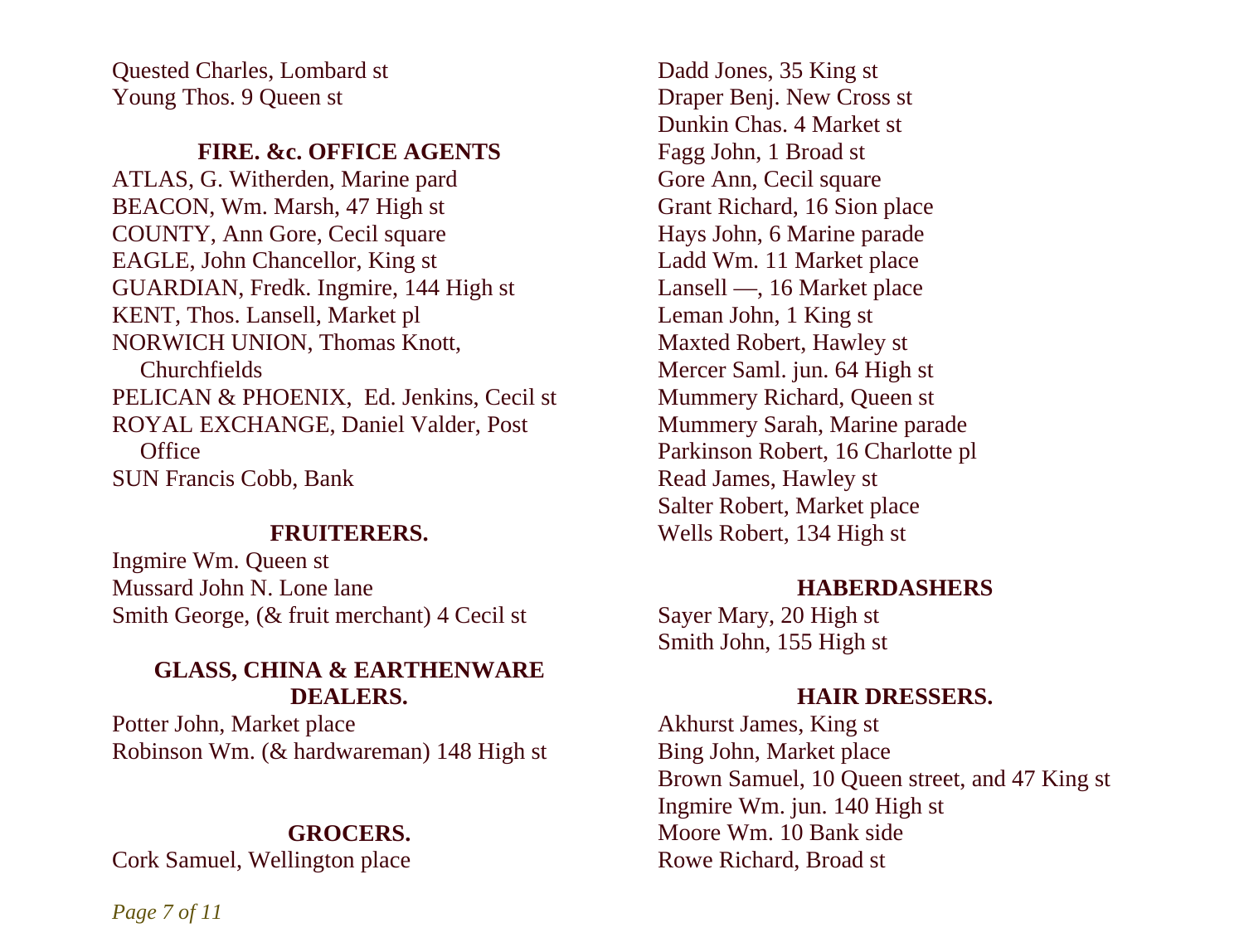#### **HATTERS.**

Brasher Henry, 2 High st Womersley Henry, 28 High st

#### **HOTELS AND INNS.**

Bull's Head Tavern, Eliz. Francklin, Market place Duke's Head Tavern, Jas. Adams, opposite the Pier Fountain Inn, (commercial) Wm. Reed, King st King's Head, Rd. Crofts, High st Liverpool Arms Tavern, John Boncey, Charlotte place London Hotel, Charles Boncey, Hawley square Royal Hotel, (& assembly rooms) Francis Howe, Cecil square Walmer Castle, John Brooke, Church fields White Hart Hotel, (commercial) George Creed, Marine parade York Hotel, Jas. Wright, Marine parade

#### **IRONMONGERS.**

Crow Garton, Market place Paine Wm. (and ironfounder) Bridge st

## **JEWELLERY AND FANCY REPOSITORY**

Huntington John, 12 High street, and 27 Harbour st, Ramsgate

## **LEATHER CUTTERS.**

Carthew Thomas, 139 High st Reynolds Richard, Lombard st

## **LINEN, &c. DRAPERS.**

Atkinson Charles, 2 Queen st Dixon James, 23 High st Jolly Thomas, 26 High st Newby Abhm. R. 8 High st Read Ely, corner of New road Rybot Robert, 3 Cecil st Simcock Wm. Duke st Thomas John, 31 High st

## **MALTSTERS**

Hunter Wm. High st Jenkins John, Bridge st & King st

#### **MILLINERS.**

Roberts Mary, High st Sawkins Miss, 3 Cecil st Stead Miss, 4 King st Webster E. 2 Market st

## **PAINTERS, PLUMBERS. &c.**

Adams Wm. 2 Bridge st Cooper John, Hawley st Dadd John, Zion place Foat John, 3 Market place Godsoll James I. Princes st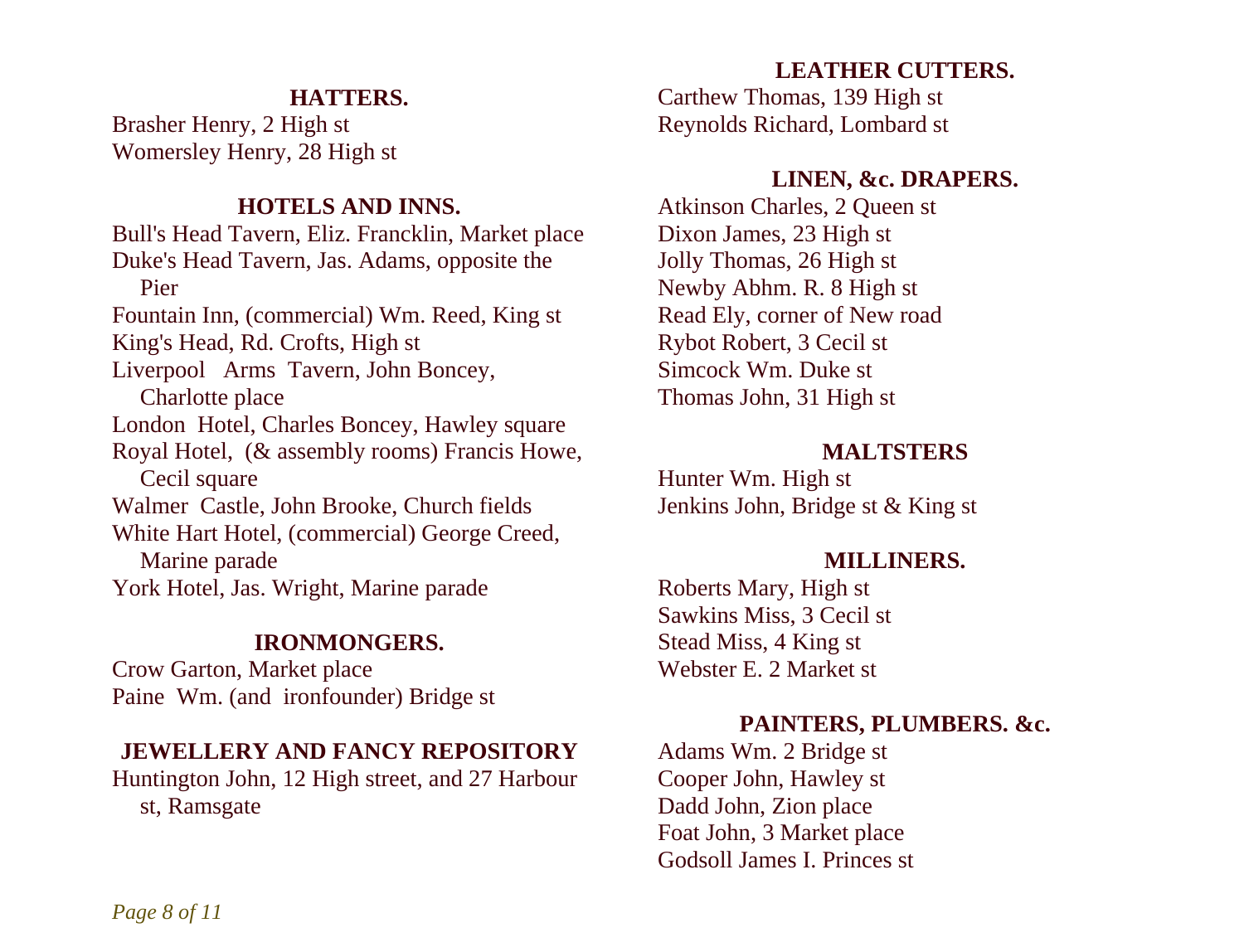Knott Robert, 4 Hawley st Rowe Thos. Smith, Bridge st Simmons John, 57 High st Tadhunter Robt. 5 Lwr Marine ter Waters Richd. Pleasant place

## **PILOTS.**

Gibbs Edmund, Holliday court Gibbs James, King st Pain John, Zion st Reynolds John, King st Swinniard John, Northumberland row

## **READING ROOMS**

Bettison Saml. Hawley square Bettison Wm. J. High st Siddall Paul, (Thanet marine library) New road

## **SADDLERS &c**

Johnson Solomon, 107 High st Mathew John, New Cross st Reete John, 55 High st Sager John, High st

## **SAIL MAKERS**

Hubbard Ezekiel, Neptune square Rowe George, Union square

#### **SHIPWRIGHTS AND BOAT BUILDERS.**

Gore William, Fort

Grant Robert, Fort Solley John & Son, Fort

## **SMITHS.**

Bentley William, High st Chapman Wm. King st Petty George, New st Rooff Wm.. Dane st Witherden John, High st

## **STONE MASONS.**

Duckett John, 6 St. John st Hadlow George, New st Wood Wm. Prospect place

## **STRAW HAT MAKERS**

Aylward Mary Ann, 28 High st Carlton Mary, 12 St. John's place Cayley Sarah & Han. 1 Bedford rw Marsh Lydia, Cecil st Maybourn & Burg, 138 High st Parker C. Dane place Wareham M. & A. 4 Lombard st Webster Harriet, 2 Market place

#### **SURGEONS**

Hoffman & Miller, 1 Cecil st Hunter Chas. Yates, Charlotte st Jarvis & Waddington, Cecil square Matthews Jas. M.D. 8 Princes st

*Page 9 of 11*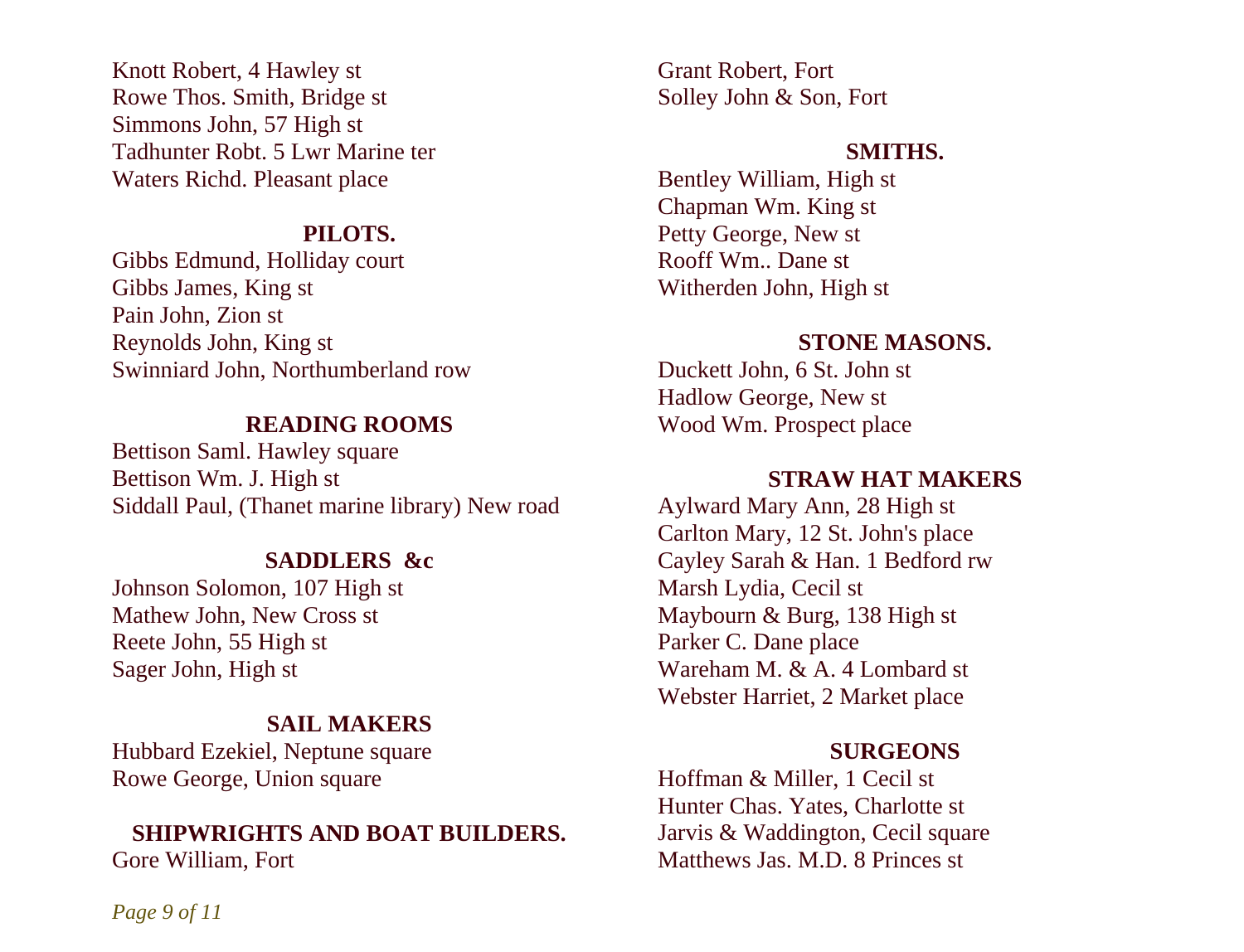Miller & Hoffman, High st Neame John, 16 Cecil square Salter Jn. Cove, Cecil st, Austins rw. Scudamore Edwd. M.D. Cecil sq

#### **TAILORS AND DRAPERS.**

Bamford Wm. King st Bone Clare, 8 Queen st Bradshaw Wm. 141 High st Broome John, 21 High st Falkner Nathaniel, Bankside Hobbs Joseph, Hawley st Hollams Joseph, (& undertaker) 137 High st Hunter John, Duke st Ingmire Frederick, 144 High st Lord James, Lombard st Newby Thos. Market place Pickering John, Parade Sutton Wm. 3 Cecil square Wright Wm. 5 Charlotte place

#### **TALLOW CHANDLERS.**

Ladd Wm. Market place Lausell Thos. Market place Robason John, (& soap boiler) Bankside Salter Robert, Market place

#### **TAVERNS AND PUBLIC HOUSES**

Bell, Thos. Foster, High st Britannia, Jno. Hubbard, East cliff

Cinque Port Arms, Jno. Carthew, Marine terrace Crown, John Bartlett, Broad st Crown & Anchor, Chas. Spicer, Zion place Foy Boat, Wm. Hudson, Bankside George, James Read, King st Hoy, Wm. White, Bankside Jolly Sailor, Geo. Kidman, High st King's Arms, Thomas Linger, Shady grove New Inn, Thos. Robinson, New Inn yard Prospect, Wm. Cannaby, Dane hill Queen's Arms, John Hay, Duke st Ship, John Mussared, Bankside Six Bells, Thos. Young, High st

## **TIMBER MERCHANTS**

Cobb Wm. (& rope manf) High st Valder Wm, Henry, 7 King st

#### **WATCH & CLOCK MAKERS**

Collins Richard, Angle place Dowsett Chas. (& toy warehouse) 135 High st Fagg John, 1 Broad st Peroune Robert, Cranbourn alley Prebble Js. (& engraver) 142 High st

## **WINE AND SPIRIT MERCHANTS**

Brook John, 38 Hawley square White John, Cecil square

*Page 10 of 11*